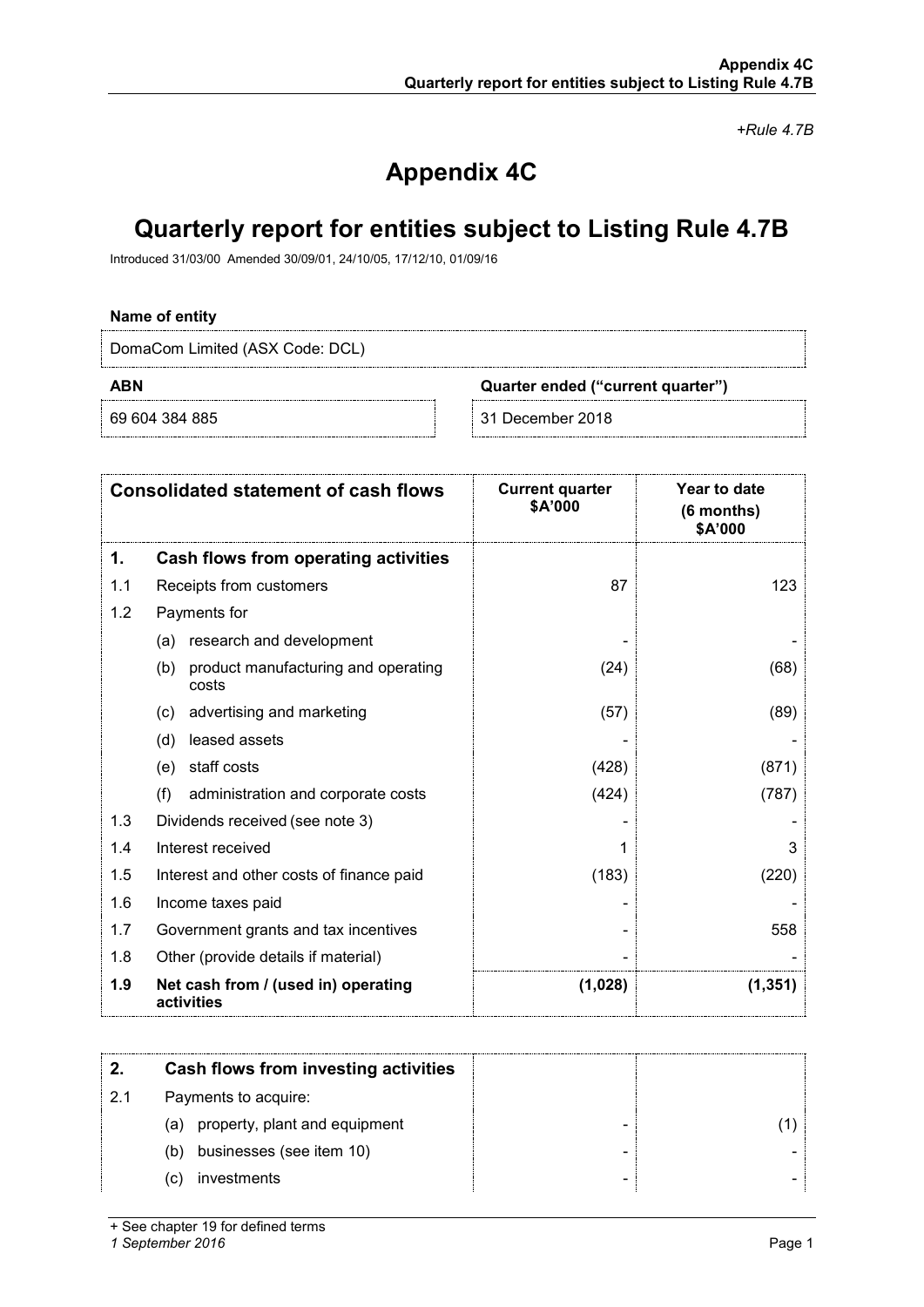|         | <b>Consolidated statement of cash flows</b>                                     | <b>Current quarter</b><br>\$A'000 | Year to date<br>$(6$ months)<br>\$A'000 |
|---------|---------------------------------------------------------------------------------|-----------------------------------|-----------------------------------------|
|         | (d)<br>intellectual property                                                    |                                   |                                         |
|         | other non-current assets (payments for<br>(e)<br>capitalised development costs) | (187)                             | (364)                                   |
| $2.2\,$ | Proceeds from disposal of:                                                      |                                   |                                         |
|         | property, plant and equipment<br>(a)                                            |                                   |                                         |
|         | businesses (see item 10)<br>(b)                                                 |                                   |                                         |
|         | investments<br>(c)                                                              |                                   |                                         |
|         | (d)<br>intellectual property                                                    |                                   |                                         |
|         | other non-current assets<br>(e)                                                 |                                   |                                         |
| 2.3     | Cash flows from loans to other entities                                         |                                   |                                         |
| 2.4     | Dividends received (see note 3)                                                 |                                   |                                         |
| 2.5     | Other (provide details if material)                                             |                                   |                                         |
| 2.6     | Net cash from / (used in) investing<br>activities                               | (187)                             | (365)                                   |

| 3.   | Cash flows from financing activities                                           |         |         |
|------|--------------------------------------------------------------------------------|---------|---------|
| 3.1  | Proceeds from issues of shares                                                 |         | 618     |
| 3.2  | Proceeds from issue of convertible notes                                       | 2,950   | 2,950   |
| 3.3  | Proceeds from exercise of share options                                        |         |         |
| 3.4  | Transaction costs related to issues of<br>shares, convertible notes or options | (199)   | (233)   |
| 3.5  | Proceeds from borrowings                                                       | 400     | 400     |
| 3.6  | Repayment of borrowings                                                        | (1,886) | (2,291) |
| 3.7  | Transaction costs related to loans and<br>borrowings                           |         |         |
| 3.8  | Dividends paid                                                                 |         |         |
| 3.9  | Other (provide details if material)                                            |         |         |
| 3.10 | Net cash from / (used in) financing<br>activities                              | 1,265   | 1.444   |

|     | Net increase / (decrease) in cash and<br>cash equivalents for the period |        |        |
|-----|--------------------------------------------------------------------------|--------|--------|
| 4.1 | Cash and cash equivalents at beginning of<br>quarter/year to date        | 481    | 803    |
| 4.2 | Net cash from / (used in) operating<br>activities (item 1.9 above)       | (1,028 | 1.351) |
| 4.3 | Net cash from / (used in) investing activities<br>item 2.6 above)        | (187)  | 365    |
| 4.4 | Net cash from / (used in) financing activities<br>item 3.10 above)       | 1.265  |        |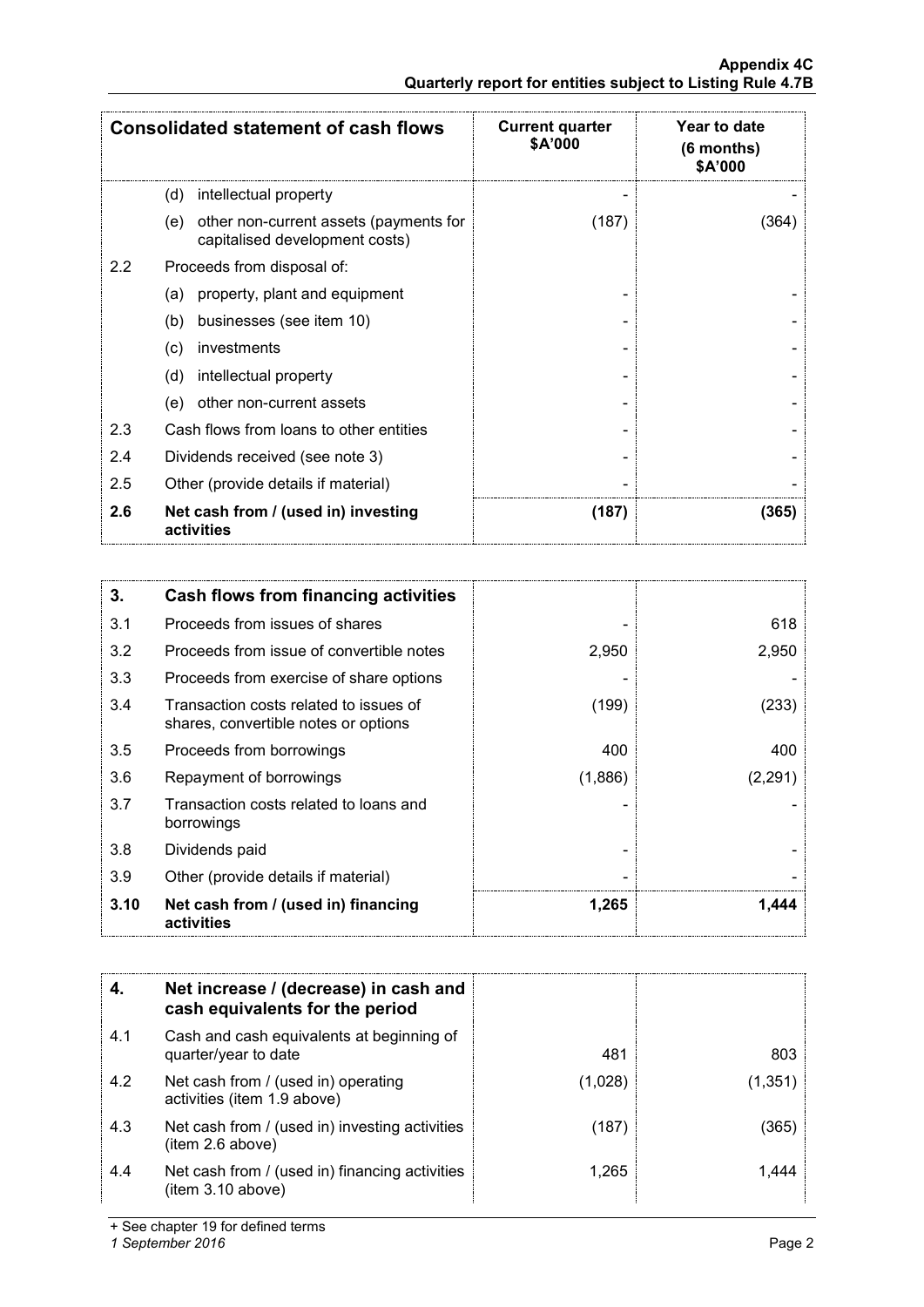-

| Consolidated statement of cash flows |                                                      | <b>Current quarter</b><br>\$A'000 | Year to date<br>(6 months)<br>\$A'000 |
|--------------------------------------|------------------------------------------------------|-----------------------------------|---------------------------------------|
| 4.5                                  | Effect of movement in exchange rates on<br>cash held | -                                 |                                       |
| 46                                   | Cash and cash equivalents at end of<br>quarter       | 531                               |                                       |

| 5.  | Reconciliation of cash and cash<br>equivalents<br>at the end of the quarter (as shown in the<br>consolidated statement of cash flows) to the<br>related items in the accounts | <b>Current quarter</b><br>\$A'000 | <b>Previous quarter</b><br>\$A'000 |
|-----|-------------------------------------------------------------------------------------------------------------------------------------------------------------------------------|-----------------------------------|------------------------------------|
| 5.1 | <b>Bank balances</b>                                                                                                                                                          | 491                               |                                    |
| 5.2 | Call deposits                                                                                                                                                                 |                                   |                                    |
| 5.3 | <b>Bank overdrafts</b>                                                                                                                                                        |                                   |                                    |
| 5.4 | Other (1 Month Term Deposit)                                                                                                                                                  | 40                                |                                    |
| 5.5 | Cash and cash equivalents at end of<br>quarter (should equal item 4.6 above)                                                                                                  | 531                               |                                    |

## **6.** Payments to directors of the entity and their associates

- 6.1 Aggregate amount of payments to these parties included in item 1.2
- 6.2 Aggregate amount of cash flow from loans to these parties included in item 2.3
- 6.3 Include below any explanation necessary to understand the transactions included in items 6.1 and 6.2

Payment of remuneration to executive and non-executive directors and their related parties.

- **7. Payments to related entities of the entity and their associates**
- 7.1 Aggregate amount of payments to these parties included in item 1.2
- 7.2 Aggregate amount of cash flow from loans to these parties included in item 2.3
- 7.3 Include below any explanation necessary to understand the transactions included in items 7.1 and 7.2

| <b>Current quarter</b><br>\$A'000 |  |
|-----------------------------------|--|
|                                   |  |
|                                   |  |
|                                   |  |

| <b>Current quarter</b><br>\$A'000 |       |
|-----------------------------------|-------|
|                                   | (126) |
|                                   |       |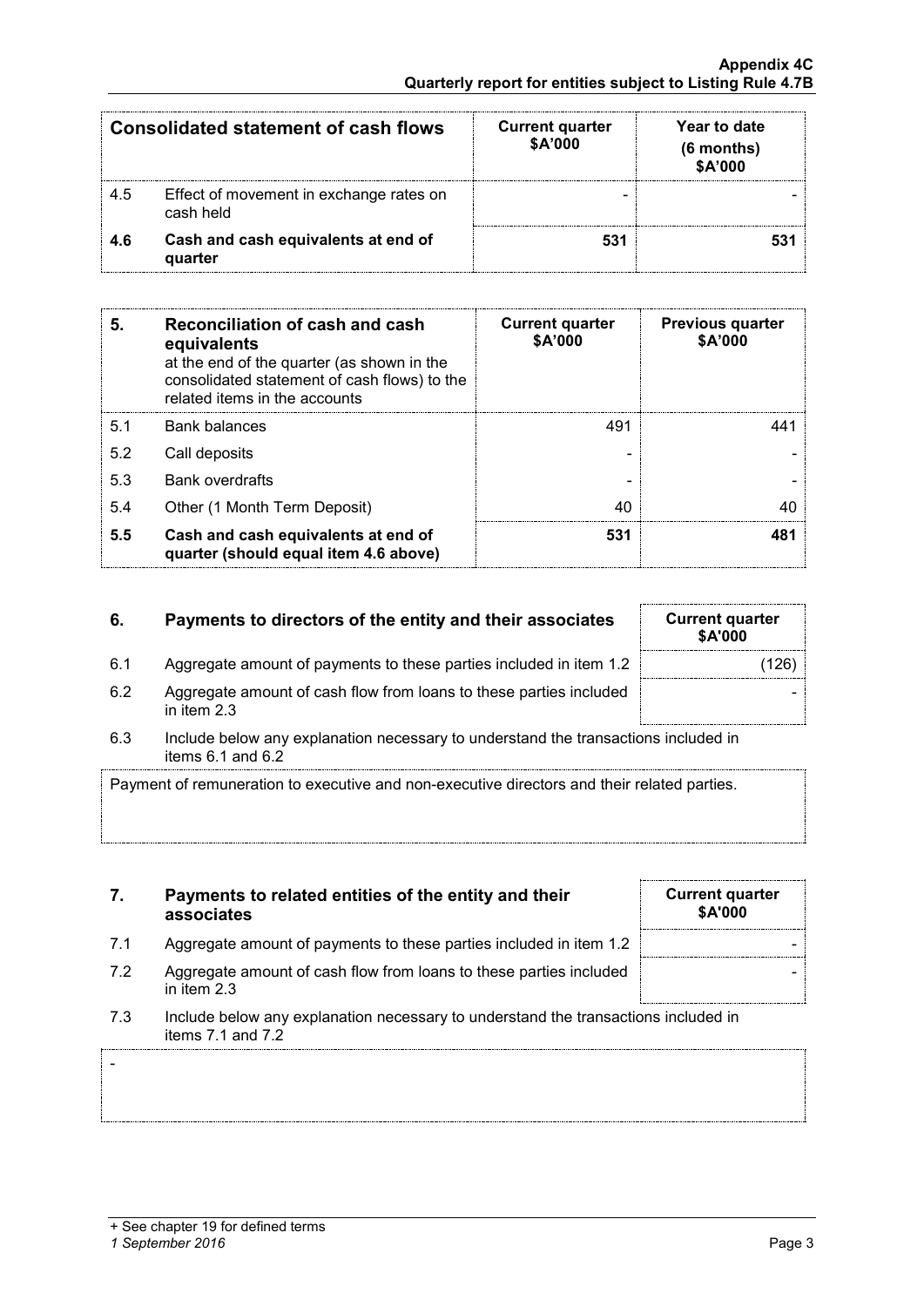| <b>Financing facilities available</b><br>8. |                               |
|---------------------------------------------|-------------------------------|
|                                             | Add notes as necessary for an |
|                                             | understanding of the position |

- 8.1 Loan facilities
- 8.2 Credit standby arrangements
- $8.3$  Other (please specify)

| <b>Total facility amount</b><br>at quarter end<br>\$A'000 | Amount drawn at<br>quarter end<br>\$A'000 |
|-----------------------------------------------------------|-------------------------------------------|
|                                                           |                                           |
|                                                           |                                           |
| See below                                                 | See below                                 |

8.4 Include below a description of each facility above, including the lender, interest rate and whether it is secured or unsecured. If any additional facilities have been entered into or are proposed to be entered into after quarter end, include details of those facilities as well.

\$650,000 was raised through the issue of unsecured 3 Year Convertible Notes on 25 January 2018 to various note holders with an annual coupon of 10% payable quarterly in arrears.

\$200,000 was raised on 21 November 2018 through the factoring of the FY2019 R&D Claim to the ATO through R&D Capital Partners Pty Ltd. Secured on FY2019 R&D claim only. Interest rate of 1.25% per month. A further \$170,000 facility is available subject to conditions.

\$2,950,000 was raised through the issue of secured 2 Year Convertible Notes on 7 December 2018 to Thundering Herd Fund No.1 and Thundering Herd Pty Ltd with an annual coupon of 15% payable quarterly in arrears.

| 9.  | <b>Estimated cash outflows for next quarter</b>    | \$A'000 |
|-----|----------------------------------------------------|---------|
| 9.1 | Research and development                           |         |
| 9.2 | Product manufacturing and operating costs          | 50      |
| 9.3 | Advertising and marketing                          | 45      |
| 9.4 | Leased assets                                      |         |
| 9.5 | Staff costs                                        |         |
| 9.6 | Administration and corporate costs                 | 411     |
| 9.7 | Other (payments for capitalised development costs) | 190     |
| 9.8 | Total estimated cash outflows                      |         |

|                   | Acquisitions and disposals of<br>business entities<br>(items $2.1(b)$ and $2.2(b)$ above) | <b>Acquisitions</b> | <b>Disposals</b> |
|-------------------|-------------------------------------------------------------------------------------------|---------------------|------------------|
| 10.1              | Name of entity                                                                            |                     |                  |
| 10.2 <sub>1</sub> | Place of incorporation or<br>registration                                                 |                     |                  |
| 10.3              | Consideration for acquisition or<br>disposal                                              |                     |                  |
| 10.4              | Total net assets                                                                          |                     |                  |
| 10.5              | Nature of business                                                                        |                     |                  |